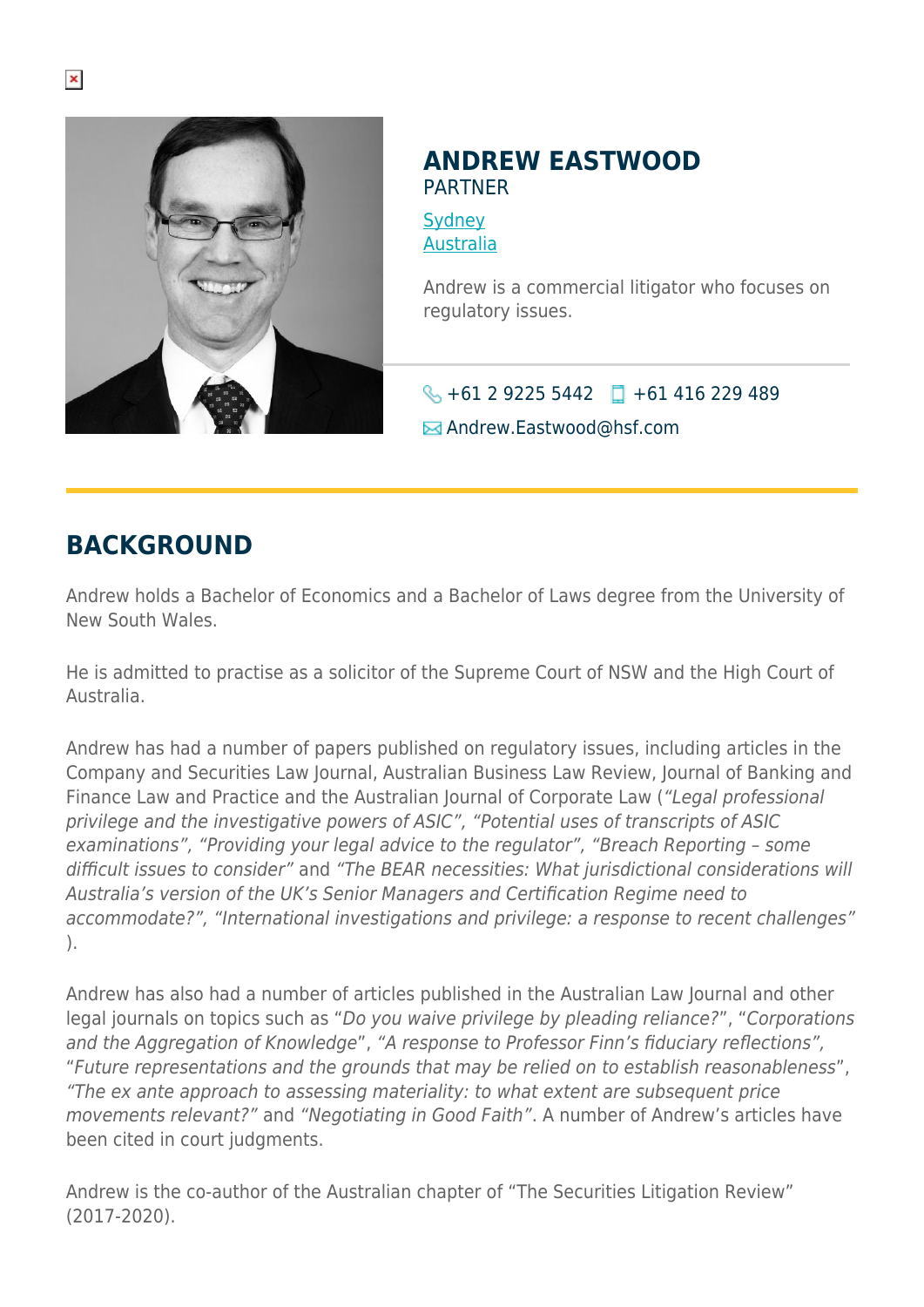Andrew also participates in the firm's pro bono program, including acting for clients such as Mission Australia and Scouts.

# **KEY SERVICES**

Financial Services Regulatory Corporate Crime and Investigations

# **KEY SECTORS**

Financial Institutions Asset and Wealth Management

# **EXPERIENCE**

Andrew is a commercial litigator who focuses on regulatory issues. Andrew was named by his peers as one of the best litigators in Australia in Best Lawyers in Australia in each year from 2013 to 2020. Clients value his "deep experience" in the field, with market sources describing him as "a very experienced litigation and regulatory lawyer." He has also been recognised by Asia Pacific Legal500 as a leading individual in the areas of Financial Services Regulatory and White Collar Crime, and as a ranked lawyer by Chambers Asia Pacific in relation to Financial Services Regulation, Disputes Resolution and Anti-bribery and Corruption. Andrew is recognised as a Star Litigator in Australia by Benchmark Litigation 2020.

Andrew's clients include National Australia Bank, Citi, the Reserve Bank of Australia, the Financial Services Council, BHP Billiton and Wesfarmers.

Andrew's wide range of experience includes acting on the following matters:

#### **Regulatory investigations and enforcement**

- National Australia Bank, in relation to the Royal Commission into Misconduct in the Banking, Superannuation and Financial Services Industry
- a global investment bank in relation to criminal cartel proceedings
- two Australian superannuation trustees in relation to civil penalty proceedings commenced by ASIC
- an Australian bank in relation to civil penalty proceedings commenced by ASIC concerning fees charged for ongoing advice and fee disclosure statements
- a global investment bank, in relation to a current ASIC investigation, concerning alleged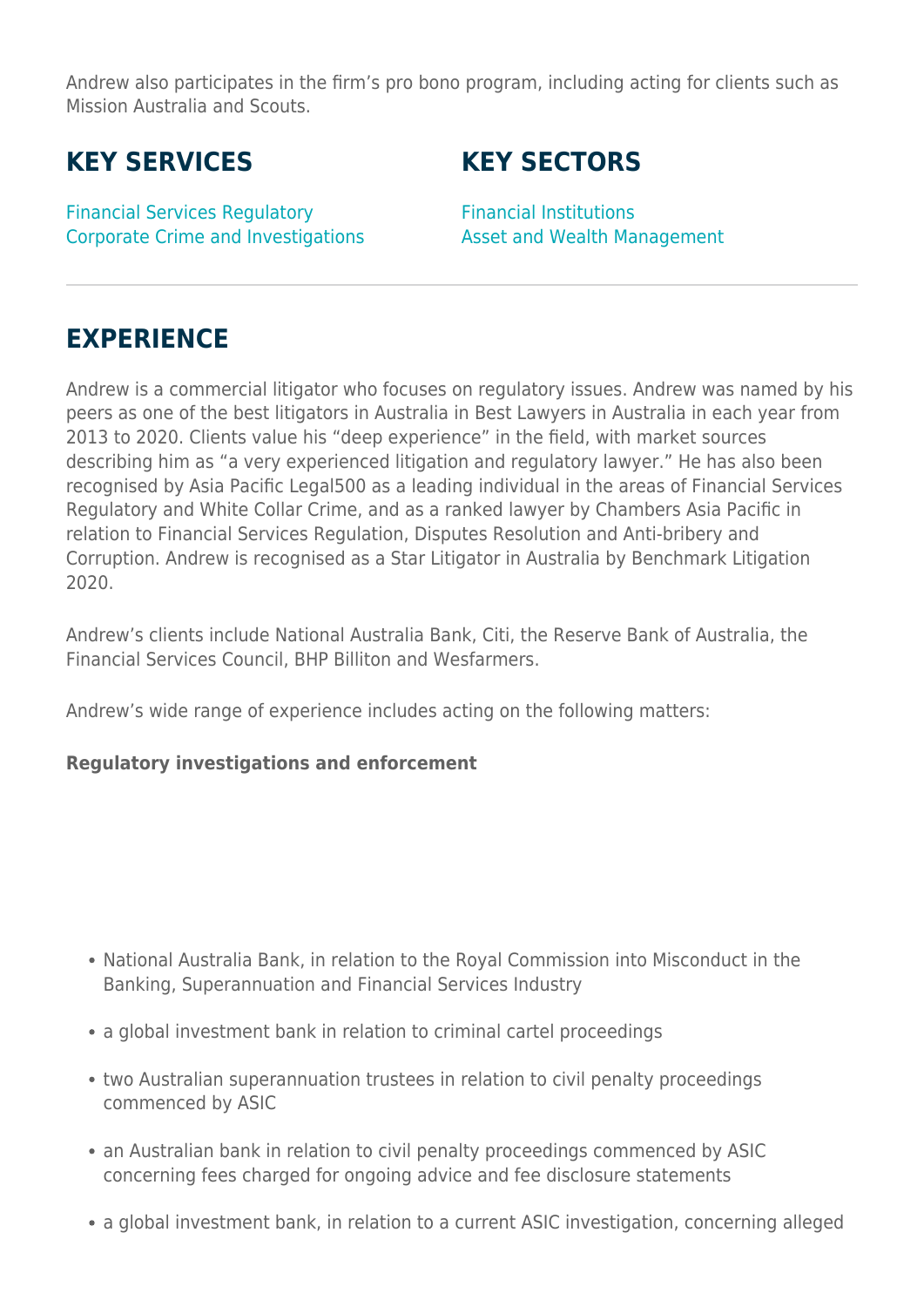misleading conduct and insider trading

- an international bank in relation to an ASIC investigation concerning personal and general advice and the sale of structured products
- a global investment bank in relation to an ASIC investigation concerning the management of alleged conflicts of interest
- Citi, in its successful defence of the landmark Federal Court proceedings brought by ASIC alleging a failure to adequate manage conflicts and insider trading
- MLC, in relation to a long running investigation by ASIC, and an inquiry by APRA, concerning unit pricing issues
- National Australia Bank, in a \$700m dispute with the ATO
- the RBA's subsidiary, Note Printing Australia, in proceedings brought under Australia's bribery provisions
- David Jones Ltd, in relation to a high profile insider trading investigation by ASIC
- a multinational company in relation to an internal investigation concerning alleged corrupt conduct following a whistleblowing complaint
- advising clients in relation to regulatory issues, including corruption allegations, regulatory raids, obligations to report, directors' duties, document retention obligations, compensation schemes, whistle-blowers, anti-corruption policies and compliance frameworks in financial institutions

### **Financial services litigation**

- National Australia Bank, in the successful defence of the \$50 billion Idoport litigation
- National Australia Bank, in successful litigation against entities associated with a US hedge fund
- Financial Services Council, appearing as amicus curiae in proceedings concerning the management of protected estates
- NRMA Insurance, in relation to its demutualisation in 2000, which involved litigation in the AAT, Supreme Court of NSW and NSW Court of Appeal